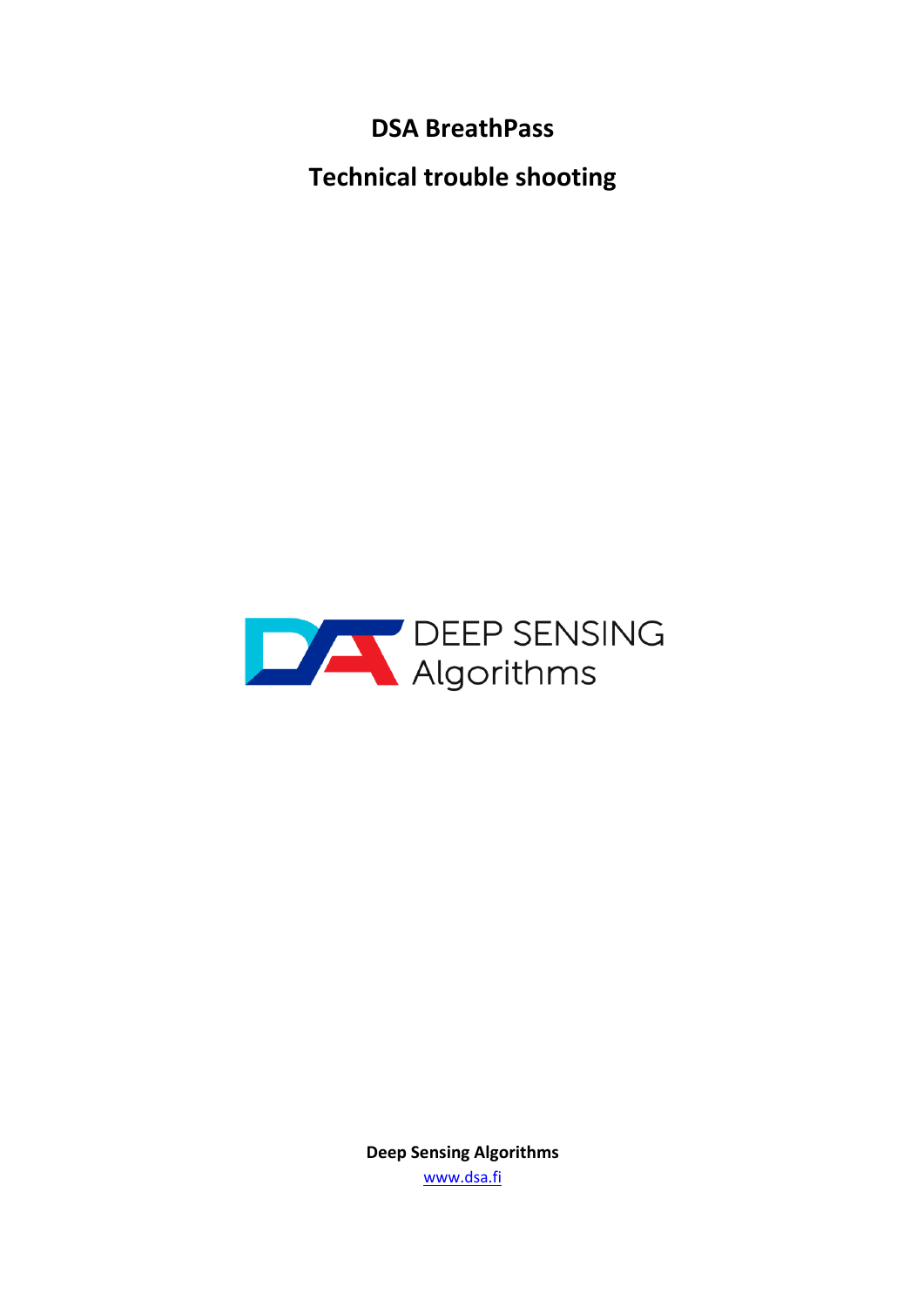# Possible sources of technical problems

# DSA Cloud

## User credentials

Each user needs user credentials consisting of username (email address) and personal password. The initial temporary password is received and changed when signing into the BreathPass APP for the first time.

If the login does not work

- double-check the spelling of username and password
- confirm from your local IT support that you have valid username and password
- if needed, your IT support will arrange you a new set of credentials

One email address can only be associated in one account inside the DSA cloud. If the device user is using the devices under different accounts, then the user credentials must be assigned to 1 level higher in the cloud hierarchy, so that the user account can manage devices for all desired clients.

If you have forgotten your existing password, your user credentials must be renewed. Old user account must be removed and re-created by your IT support. You will receive a new invitation email to download the mobile app.

## Web User Interface – @ www.dsacloud.fi

The web UI is available to SuperAdmin, Admin and Pro users for the creation of new client accounts or users, or looking at the reporting. Standard device users don't have access into the cloud portal.

#### Mobile phone related problems

Make sure you have Location activated from the mobile phone menu.

Make sure you have Bluetooth® connection activated from the mobile phone menu.

Make sure you have a working data connection in the mobile phone (mobile data or WLAN)

#### Connectivity problems

Make sure you have the latest version of the mobile APP. Go into Google Play or App Store and see if a revised version is available.

Make sure you are running the latest firmware in the device. The 3-dot menu in the app tells if an upgrade is available.

When updating the firmware, the analyzer device must be connected into WLAN. This is done from 3-dot menu. The WLAN must be 2,4GHZ version and password protected. These are general IoT requirements.